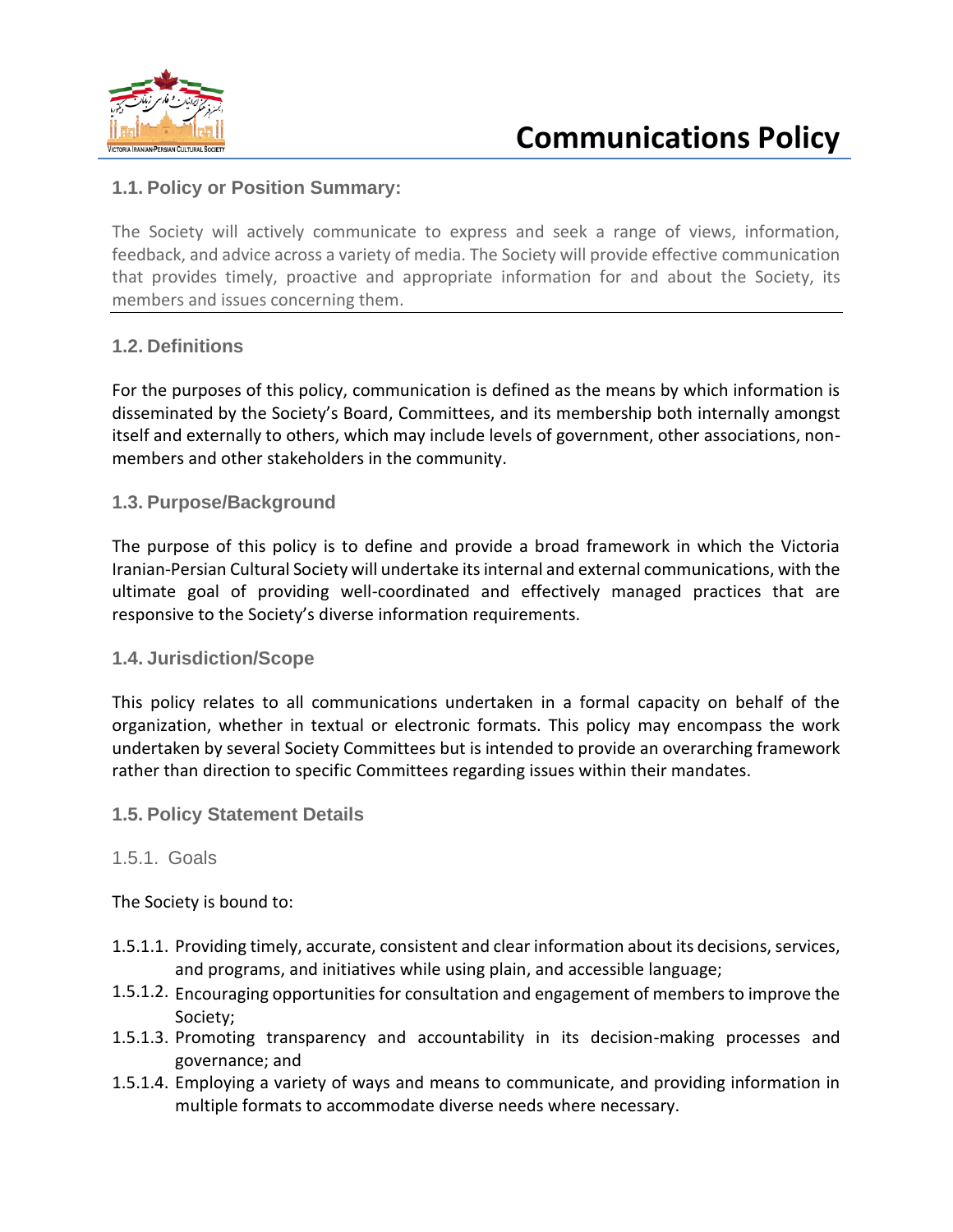

## **Communications Policy**

## 1.5.2. Requirements

In order to achieve the goals of this policy, the Society will:

- 1.5.2.1. Create opportunities to encourage interactions between Board members, Committees, and members through face-to-face meetings such as the annual meeting, town hall meetings, and issue-specific consultation meetings sessions and virtual environments such as the Society's website, emails, and social media platforms, including Facebook and Instagram, and Telegram;
- 1.5.2.2. Produce and maintain a periodic (preferably monthly) newsletter for disseminating information and announcements to serve the goals stated under the previous section;
- 1.5.2.3. Designate the President and in their absence Vice-President as the official spokesperson of the Society;
- 1.5.2.4. Ensure that all the communications adhere to all VIPCS governing documents, including the Constitution, Bylaws, Policies, Code of Conduct, Events Terms and Condition, Society's Documentation, and Information Governance and Record Keeping Policy;
- 1.5.2.5. Ensure information published are factual and the quality of information published is controlled;
- 1.5.2.6. Prevent the improper use or premature disclosure or publication of incomplete or confidential information material; and
- 1.5.2.7. Enforce a policy regarding the Society's branding to promote consistency in messaging and style.
- 1.5.2.8. Use both English and Persian (Farsi) in all its written and public communications, with the exception of legal documents including the Meeting minutes and other governing documents. Such documents shall be in English.

### 1.5.3. Internal Communications

The Society's internal comminutions refer those taking place among the Directors, Officers, Committee Chairs and members, and volunteers. All these comminutions, textual or verbally, must

- 1.5.3.1. Adhere to the principles and guidelines stated in VIPCS's Code of Conduct document;
- 1.5.3.2. Exemplify the norms and values stated in the Society's Constitution and Bylaws;
- 1.5.3.3. Use Face-to-face communication as a preferred method wherever possible; and
- 1.5.3.4. Use email and other platforms, such as Telegram, Trello, and Slack, as agreed by the Board or Committees.

### 1.5.4. Outgoing Communications

The Society's external communications refer to those taking place between the Society or its designated representative(s) and any individual (the Society's members, e.g.) or entity (the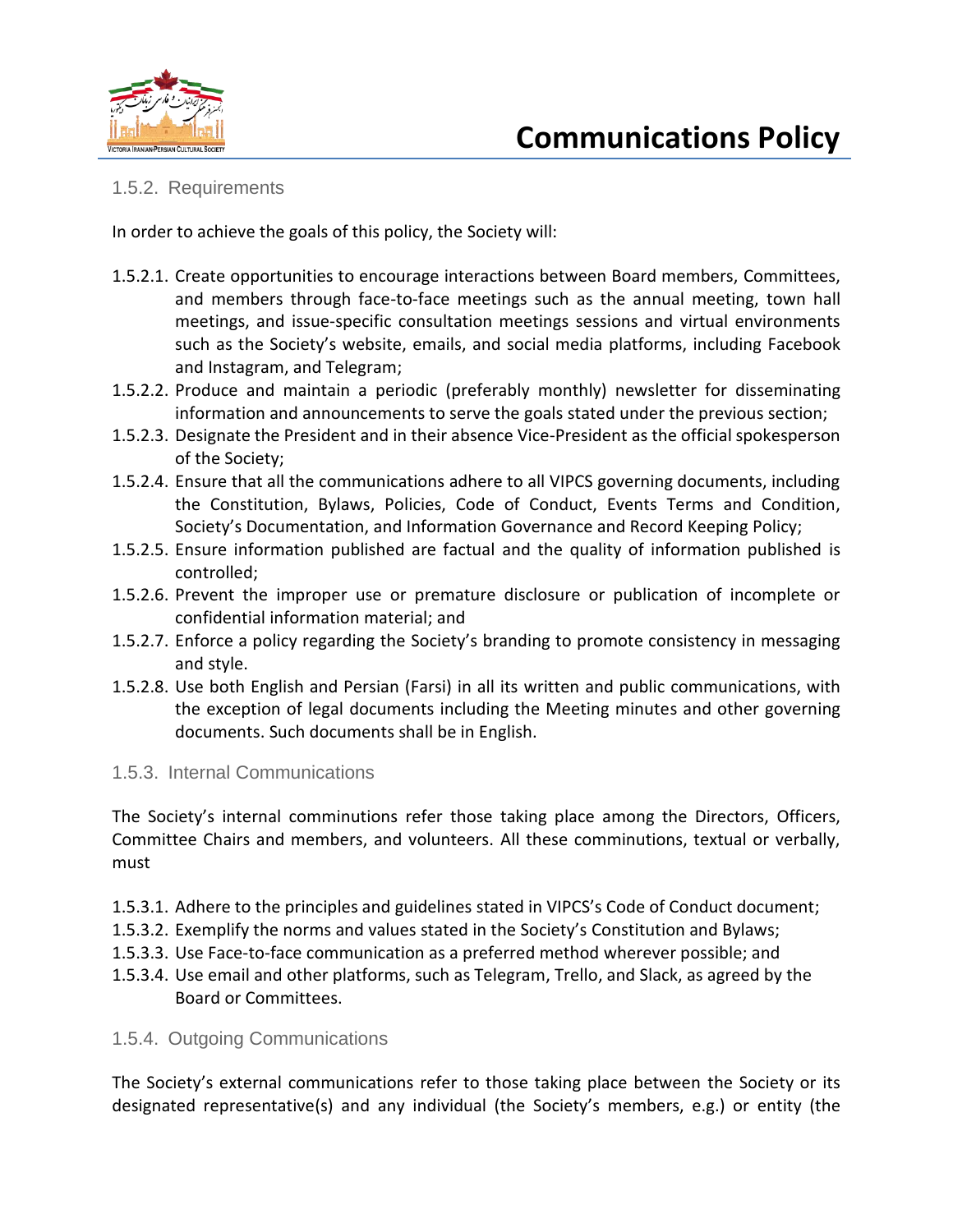

provincial government of British Columbia, other societies, corporations, and businesses or their representatives e.g.). In all these communications, textually or verbally,

- 1.5.4.1. Adhere to the principles and guidelines stated in VIPCS's Code of Conduct document;
- 1.5.4.2. Exemplify the norms and values stated in the Society's Constitution and Bylaws;
- 1.5.4.3. The Society uses the following communications channels including but not limited to: Website, Newsletter, Email, Facebook, Instagram, and Telegram;
- 1.5.4.4. The Society's website shall be the primary point of external communication;
- 1.5.4.5. The website shall be accessible and easy to navigate for its users;
- 1.5.4.6. The website shall provide clear information regarding the Society's governing documents, services, events news, announcements, newsletter, and Board meeting minutes as directed by the Communications Coordinator and the Board;
- 1.5.4.7. All social media communication shall be linked back to the Society's website;
- 1.5.4.8. Any external announcement is subject to review and approval by the Communications Committee prior to the publication. Such announcements cannot be posted unless they adhere to all the Society's governing documents.
- 1.5.4.9. Any external advertisement is subject to the Society's Sponsorship Policy. Advertisements may be accepted for the Society's website, newsletter, and social media platforms as regulated under the Society's Sponsorship Policy. No advertisement material, however, can be circulated by the Society's email, unless as a part of the newsletter.
- 1.5.4.10. The Society must develop and maintain terms and conditions for all its interactive social media platforms including Facebook page and group and Instagram. Those documents will guide the interactions of the users with each other and with the Society.
- 1.5.4.11. The Communications Committee shall designate moderator(s) for each of the Society's social media platforms for moderating the use of the platforms by the users.
- 1.5.4.12. The Society's email may not be used as a mass communication tool unless through the newsletter or by the Board's approval. Single-subject send-to-all emails require Board approval.
- 1.5.4.13. The newsletter is produced and circulated by the Communications Committee.
- 1.5.4.14. The Society will use specialized email addresses with clear responsible authorities. List of these email addresses will be developed by the Communications Committee.
- 1.5.4.15. All email communications must include an e-signature indicating the title of the person or Committee sending the email, the Society's name, email address, website, and social media links. All the e-signatures must have a uniform template.
- 1.5.4.16. All written documents (both printed and digital), recommendation letters for instance, must be sent out in the Society's formal letterhead template as approved by the Board.
- **1.6. Responsibility**